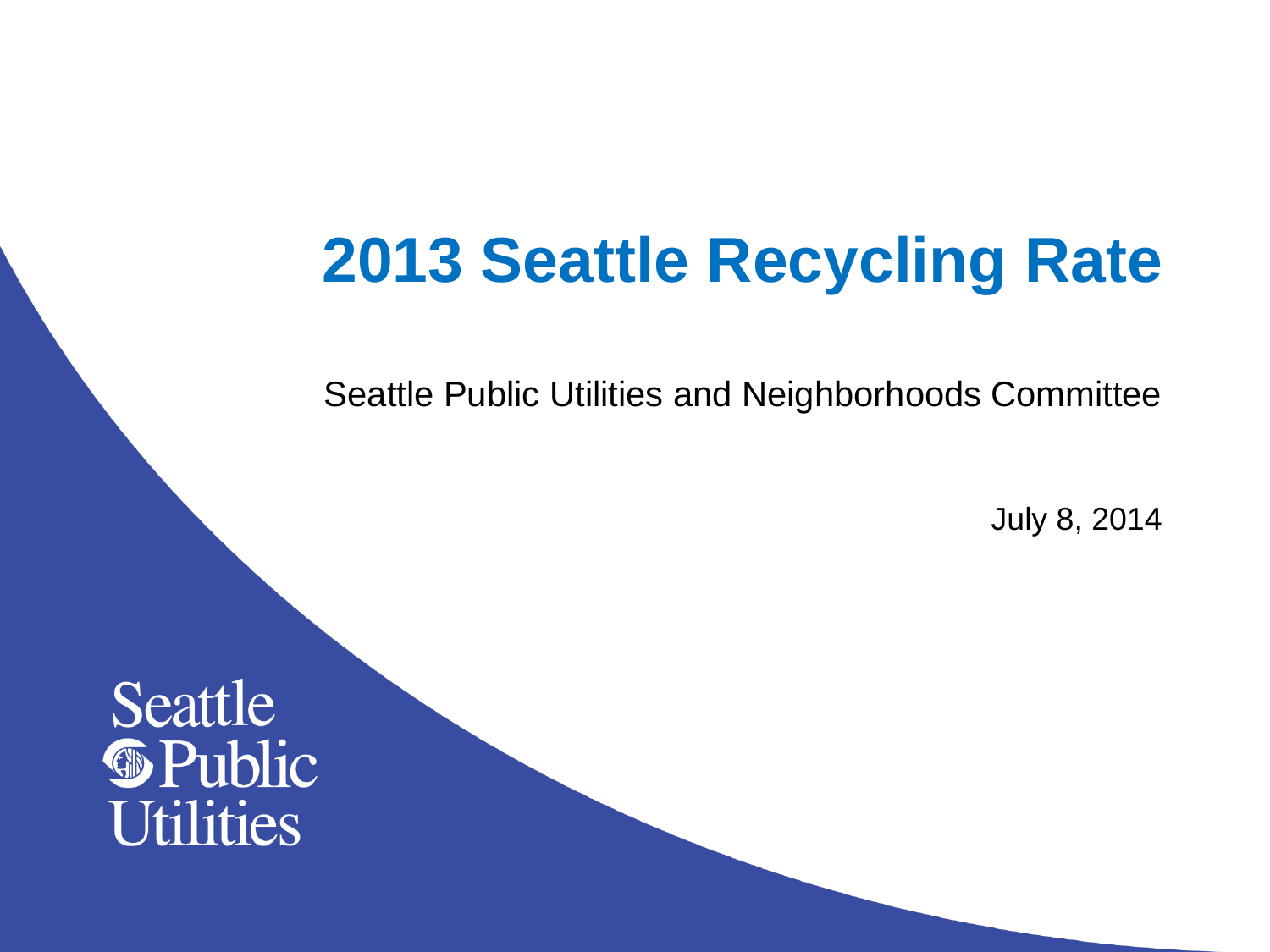# **2013 Highlights**

- $\Box$  Overall recycle rate up 0.5 percentage points to 56.2%.
	- $\Box$  Seattle's highest rate yet.
	- $\Box$  10<sup>th</sup> straight year of growth in overall recycling rate
- $\Box$  Recycle rate changes by sector
	- Residential: Single Family down, Multi Family up
	- $\Box$  Commercial up
	- Self-haul down
- □ Municipal Solid Waste (MSW) tons disposed up after 5 years of decline
- □ Construction & Demolition (C&D) debris recycle rate up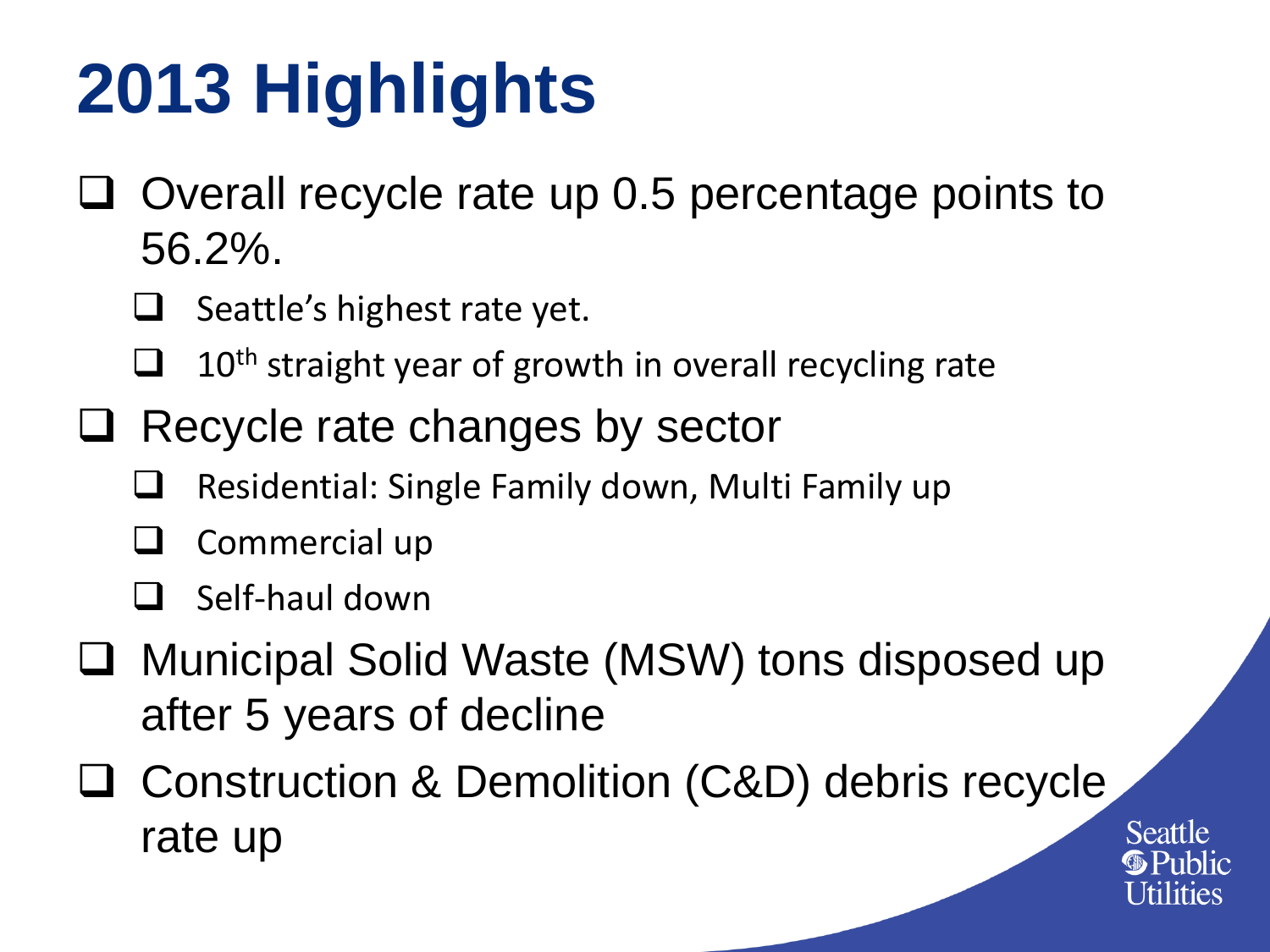### **Overall Tons & Recycle Rate**



Seattle **G** Public **Utilities**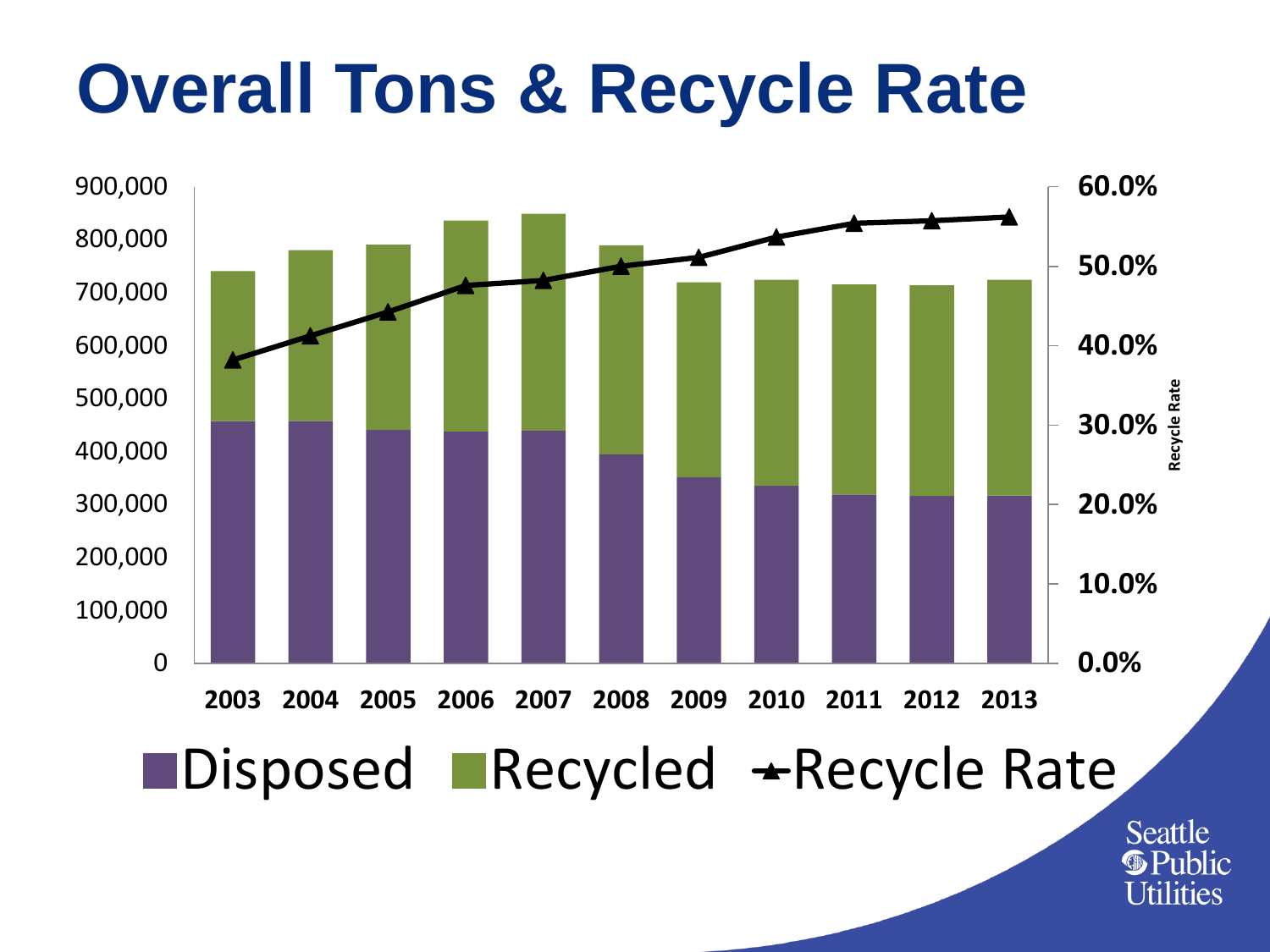#### **Tons Disposed & Recycled by Sector**

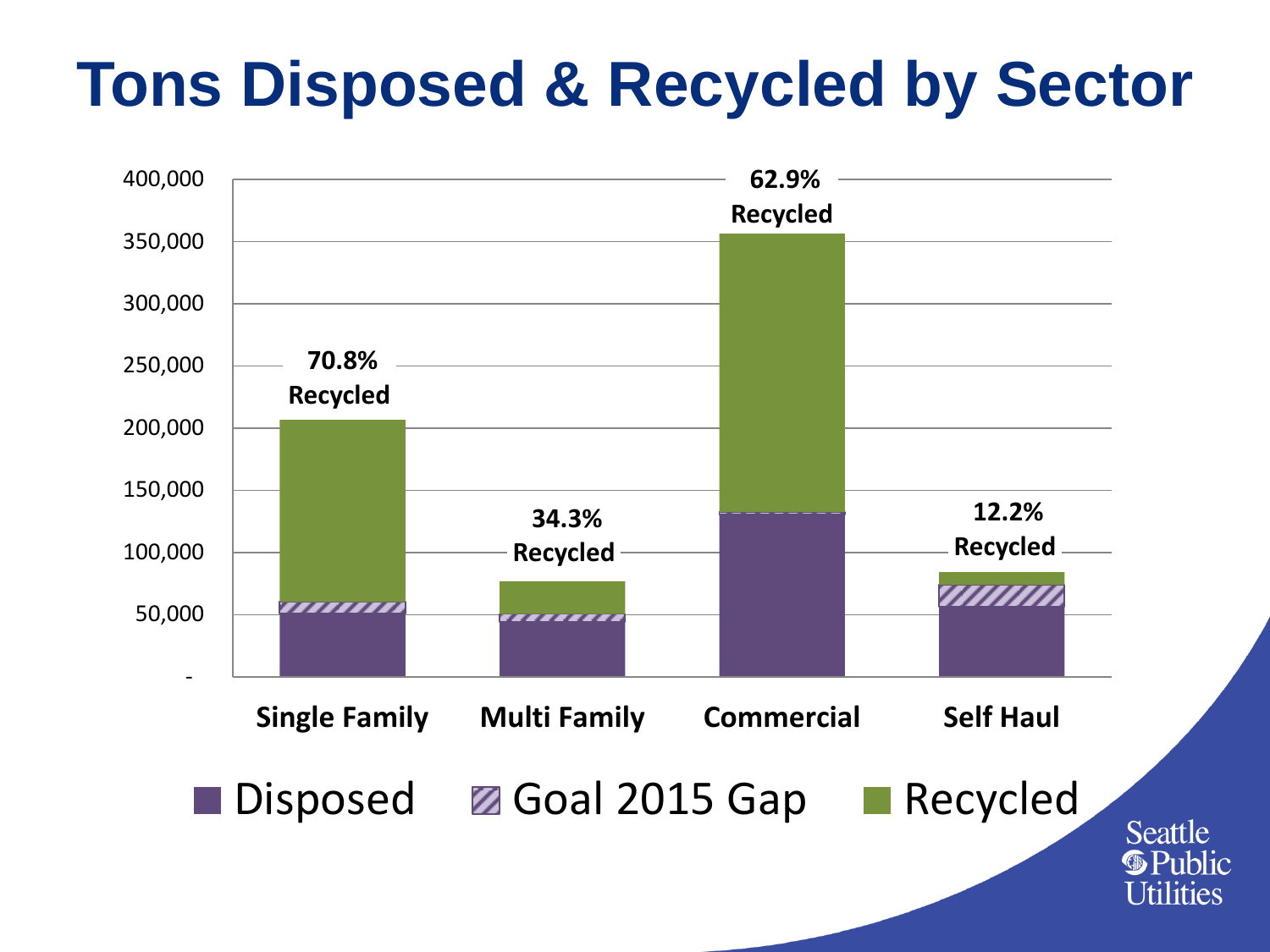#### **Tons Disposed & Recycled by Sector**

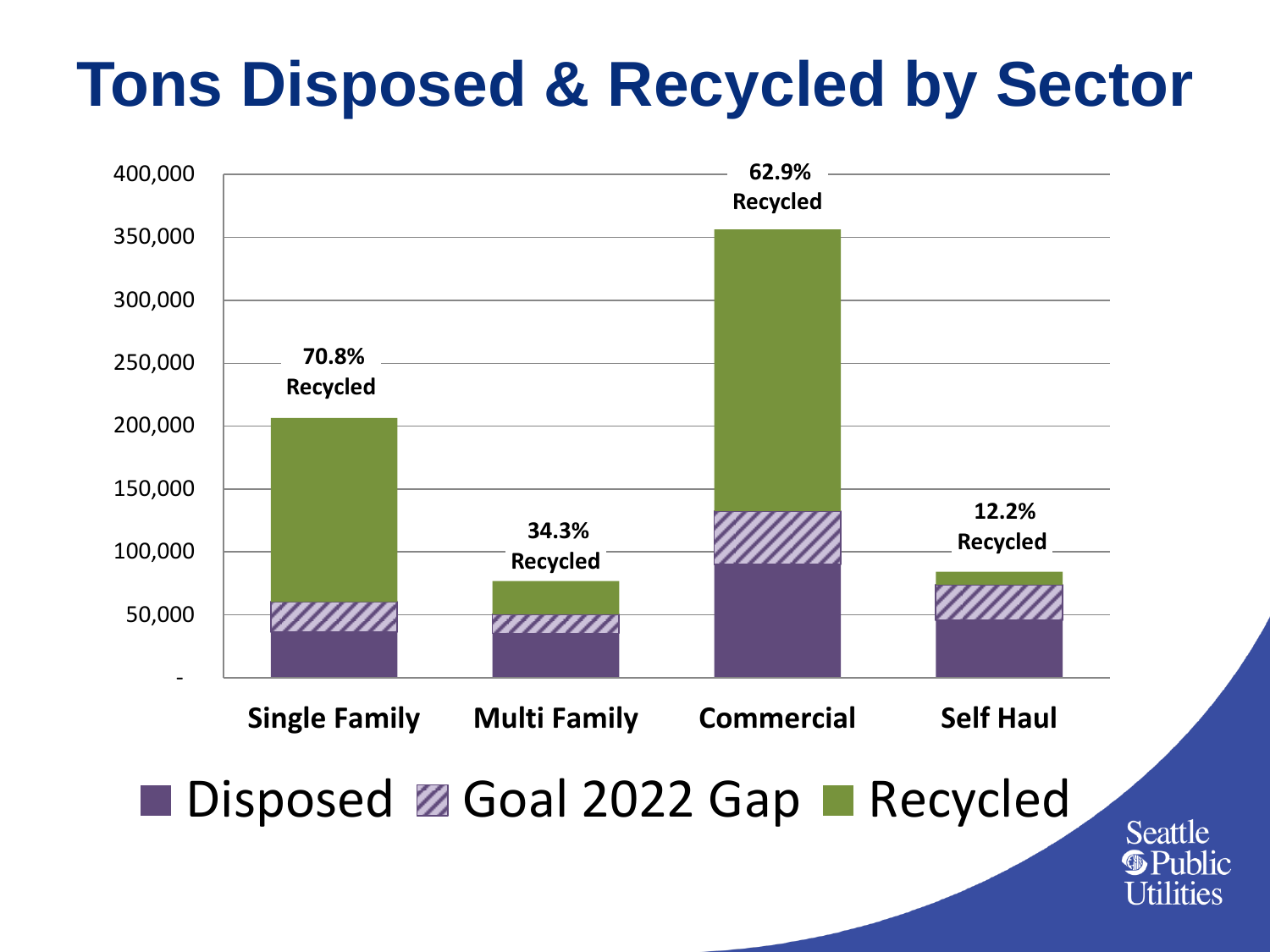#### **Tons Disposed Compared to Goal**

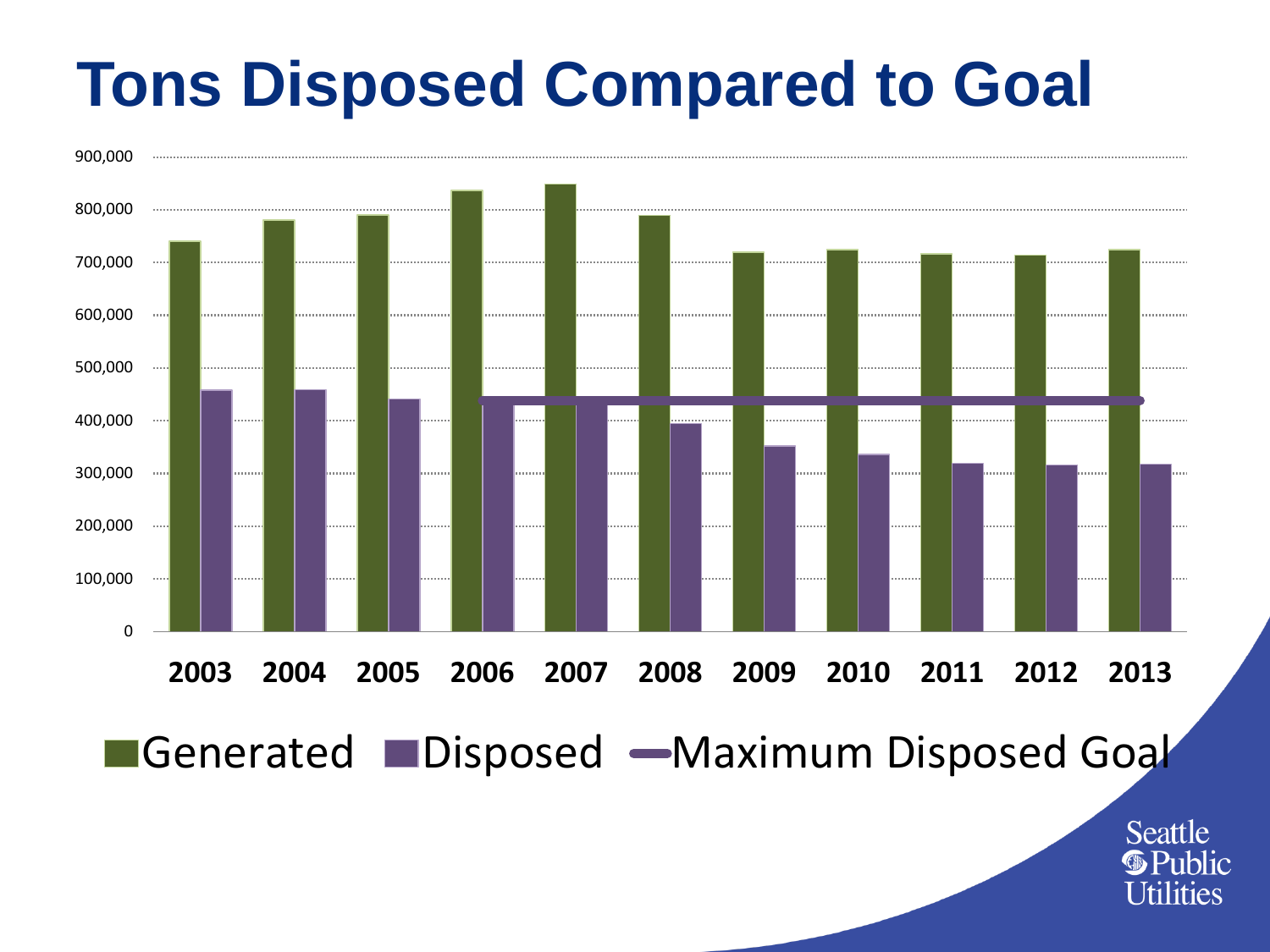## **Single Family Recycle Rate**





Seattle **S**Public **Utilities**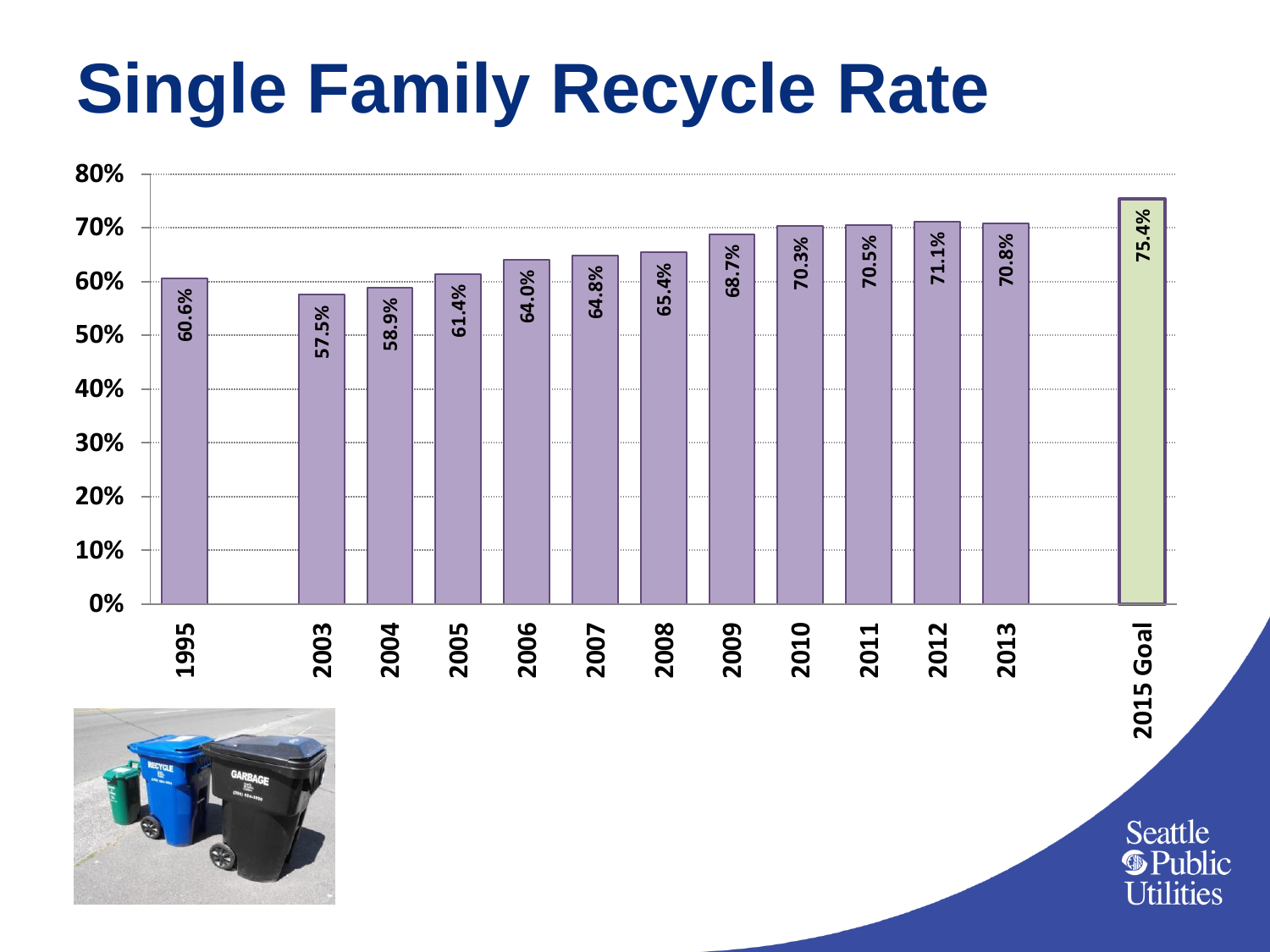# **Single Family Highlights**

- Recycle rate down 0.3 percentage points to 70.8%
- □ Needs 5 percentage point rise to reach 2015 goal (9,469 tons if 2013)
- $\Box$  Decline partly from
	- $\Box$  Changing calculation of organics between single family and multi family
	- $\Box$  Yearly variance in weather (yard waste)
- □ All tons down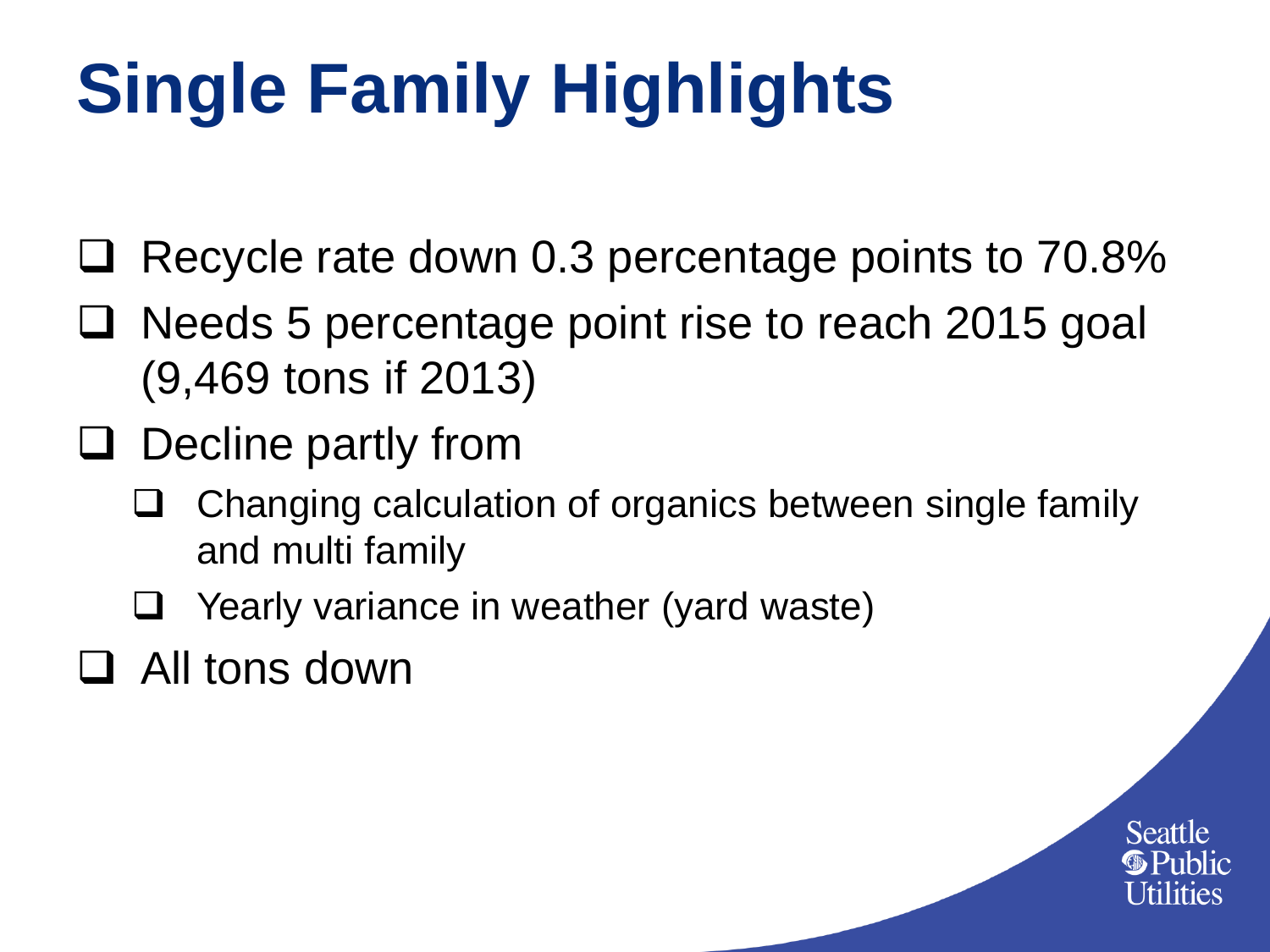### **Multi Family Recycle Rate**

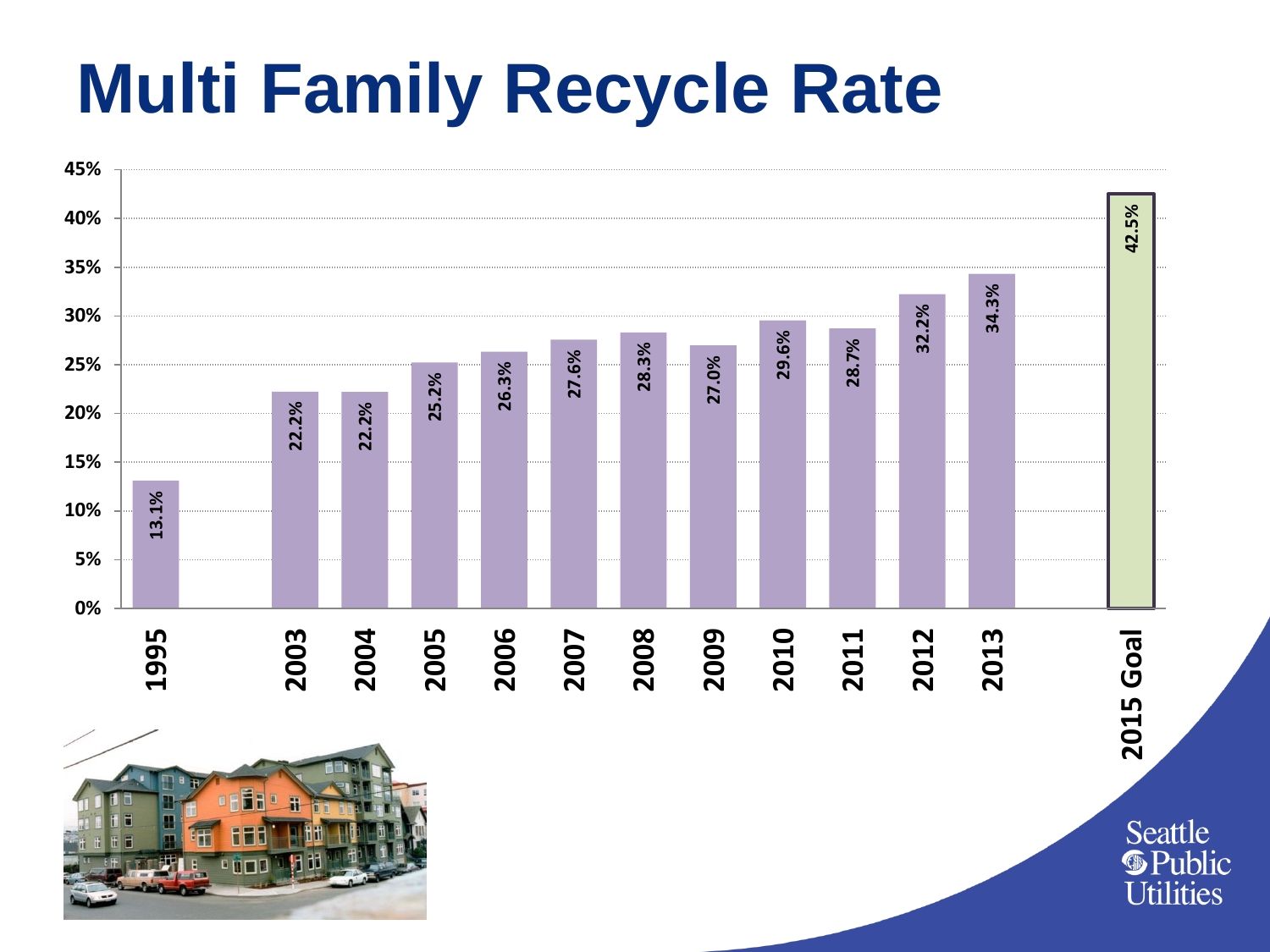# **Multi Family Highlights**

- $\Box$  Recycle rate up 2.1 percentage points to 34.3%
	- $\Box$  Highest ever recycle rate
- $\Box$  Needs 8 percentage point recycling increase to reach 2015 goal (6,300 tons if 2013)
- $\Box$  All tons up
- $\Box$  95% multi family dumpster accounts (5,003 properties) signed up for composting service, 3% exempt
- $\Box$  Properties supported with technical assistance, and resident volunteer training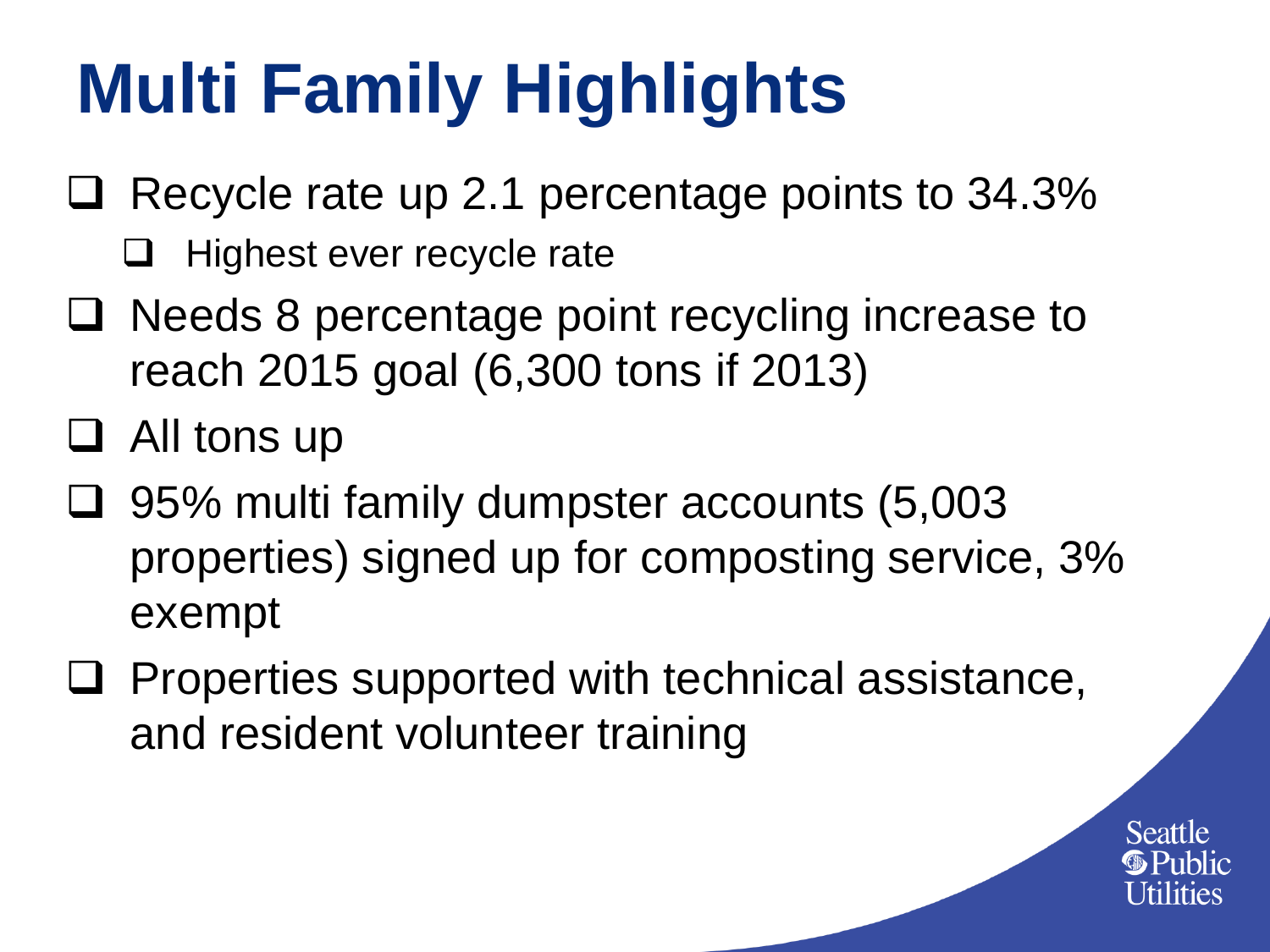#### **Self Haul Recycle Rate**

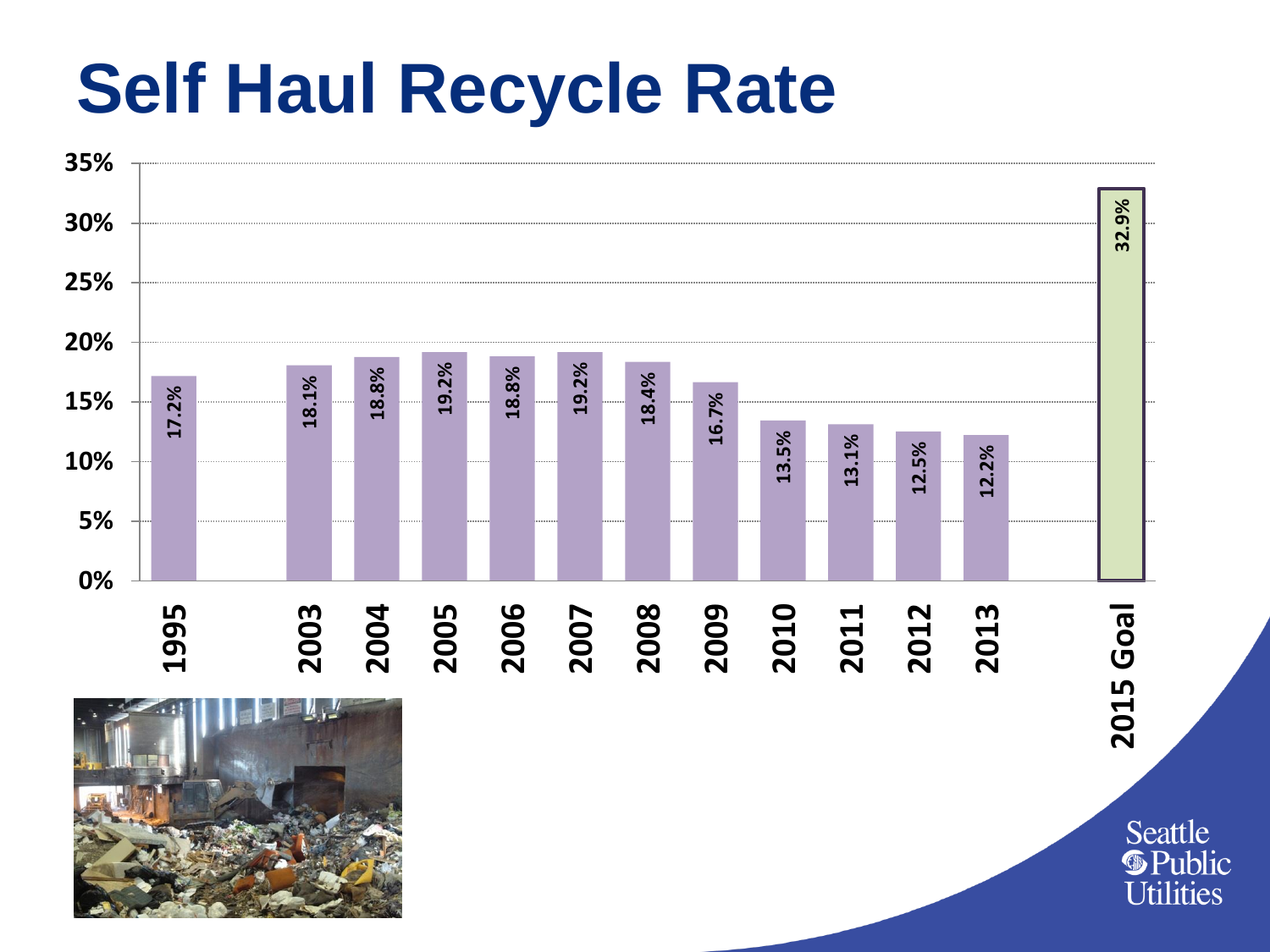# **Self Haul Highlights**

- $\Box$  Recycle rate down 0.3 percentage points to 12.2%
	- Continues trend of annual decreases since 2007
- $\Box$  Needs 21 percentage point increase to reach 2015 goal (17,400 tons if 2013)
- □ All tons up
	- But yard waste down again
	- Drop box recycling rose moderately, but still very much lower than 2007
- $\Box$  Need an additional new approach here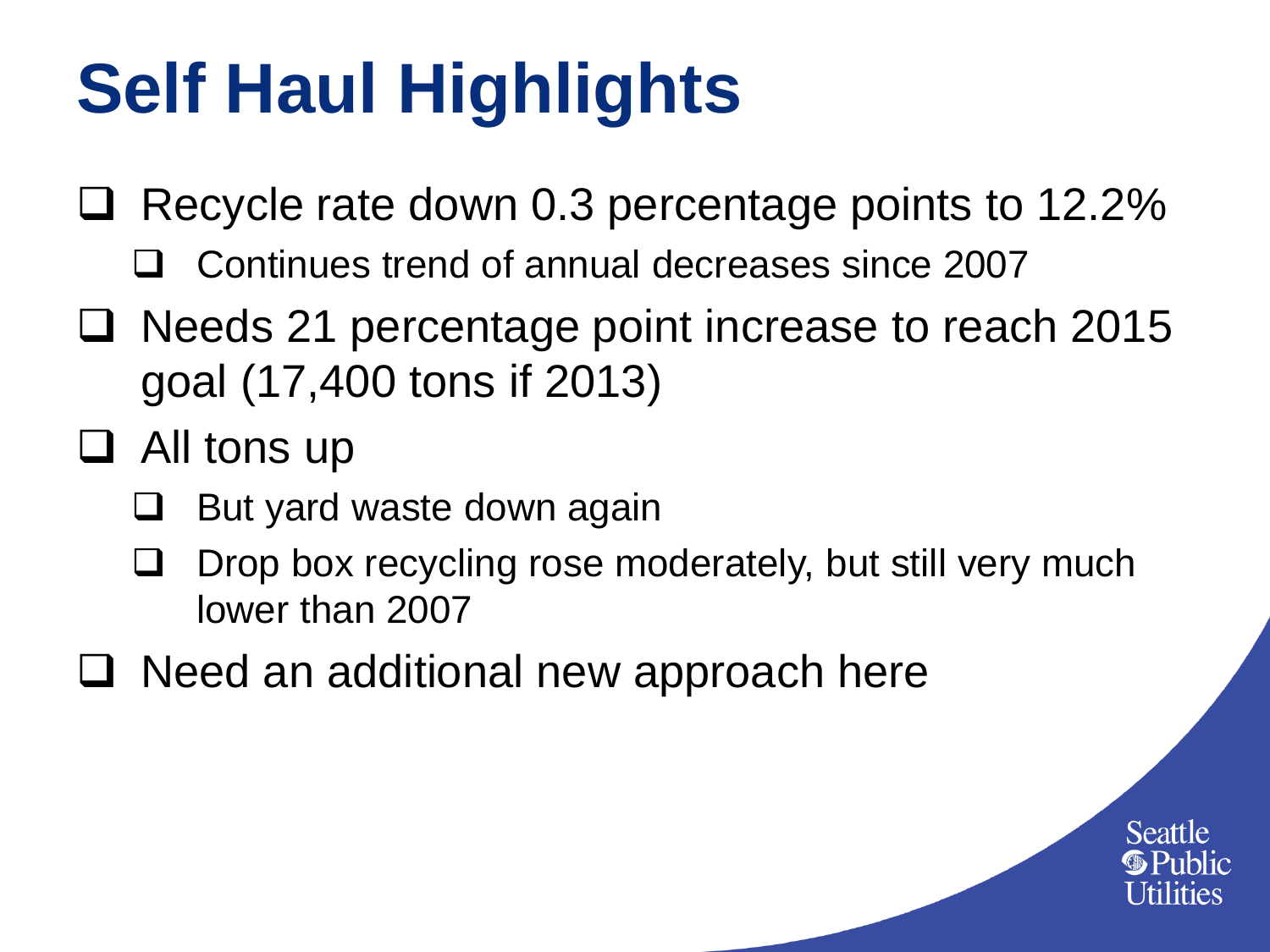#### **Commercial Recycle Rate**



Seattle **S**Public **Utilities**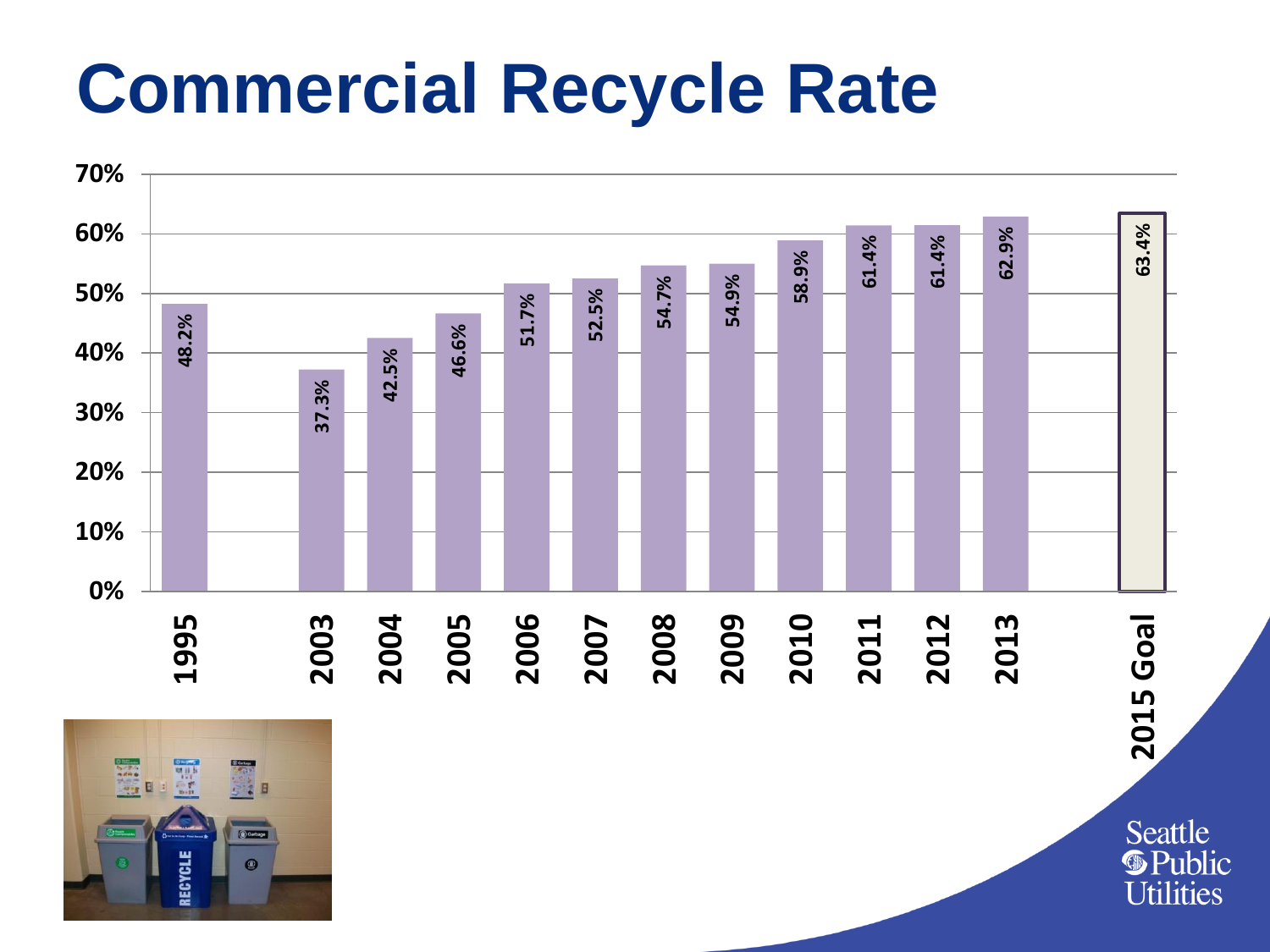## **Commercial Highlights**

- $\Box$  Recycle rate up 1.5 percentage points to 62.9%
	- $\Box$  Highest rate ever
- $\Box$  Needs  $\frac{1}{2}$  percentage point recycling increase to reach 2015 goal (1,900 tons if 2013)
- $\Box$  Total tons up (disposed down, recycling up)
- □ 228 more businesses signed up for food waste collection
- $\Box$  Helped businesses with visits regarding plastic bag ban, recycling, compostable food packaging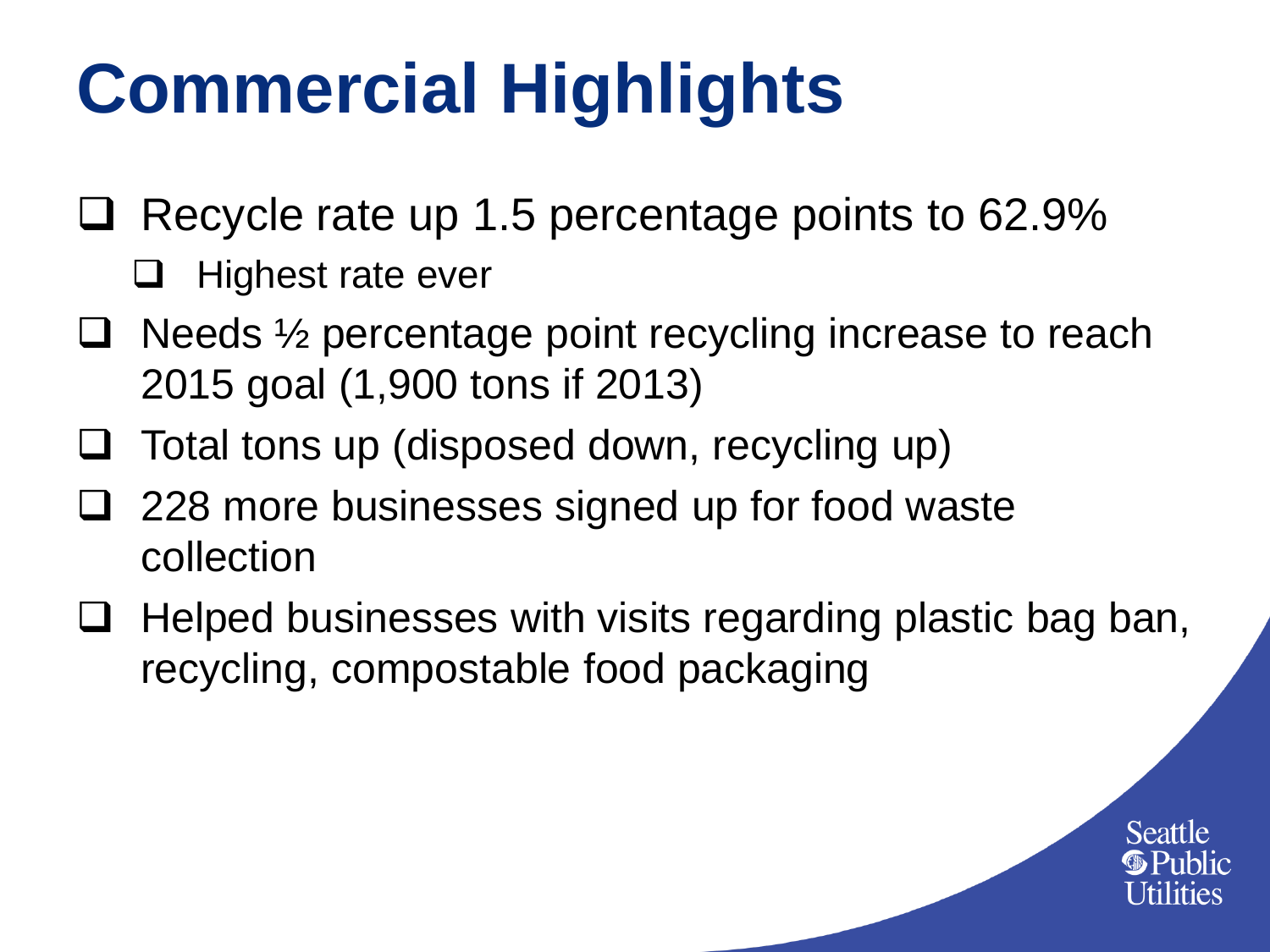#### **Construction & Demolition Recycling & Beneficial Use Rates**

*Recycle + Beneficial Use = Total Diversion*

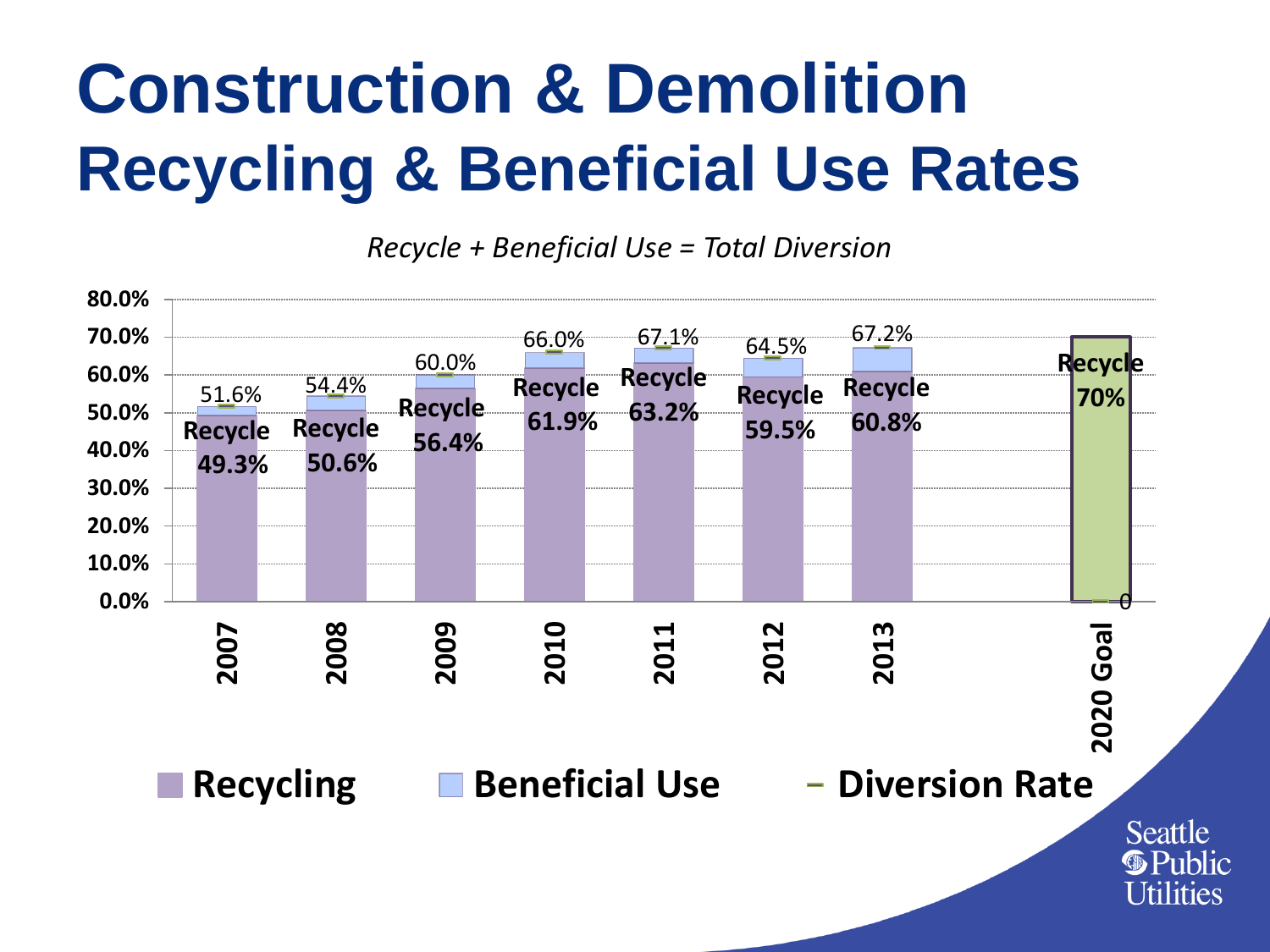# **Construction & Demolition Highlights**

- □ Not included in overall MSW recycling rate
- Timely report data still challenging, still refining
- Recycle rate up 1.3 percentage points to 60.8%
- Wrote rules for certification program and builder's reports
- $\Box$  Modified schedule for starting materials bans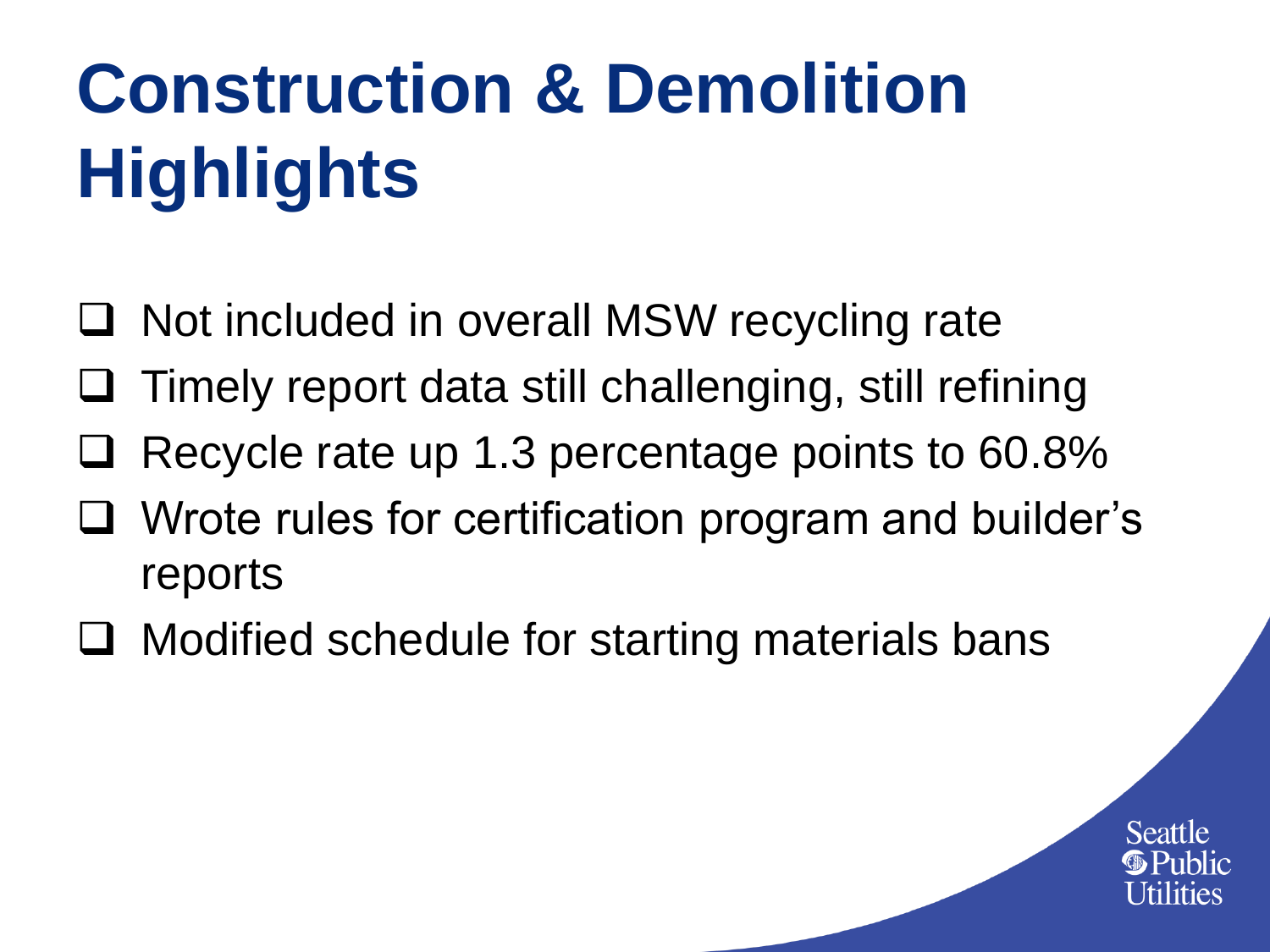# **Recommendations to Increase Recycling**

#### □ Self-Haul

- $\Box$  Very far behind goal need new approach
- Complete newly started floor sorting pilot through 2014
	- Of loads more than 50% recycling
- Decide 2015 what to keep, modify
- $\square$  Single use food service ware
	- $\Box$  Effective July 2015, start all compostable requirement for single use ware
		- Will complement increased composting, reduce contamination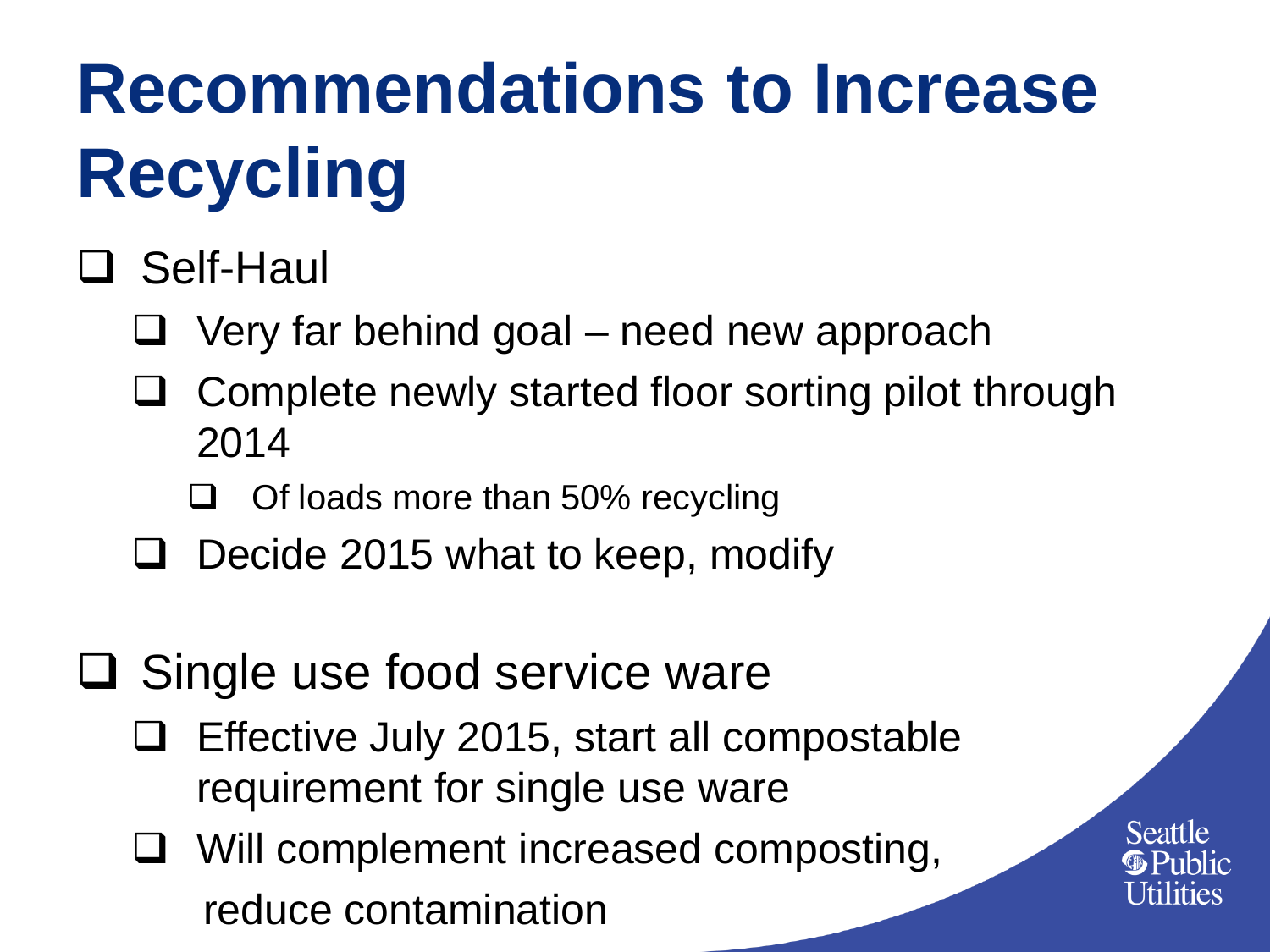## **Recommendations to Increase Recycling,** *continued*

- $\Box$  Composting requirements, all sectors
	- $\Box$  Why?
		- Biggest target left in the waste stream
		- Even businesses with compost service have very high amounts of compostables left in garbage
		- $\Box$  Strong support among polled residents
	- □ Elements
		- Food and some compostable paper included
		- $\Box$  Thresholds for non-compliance
		- Fees for non-compliance
		- Exemptions for certain conditions
		- Assistance and education for implementation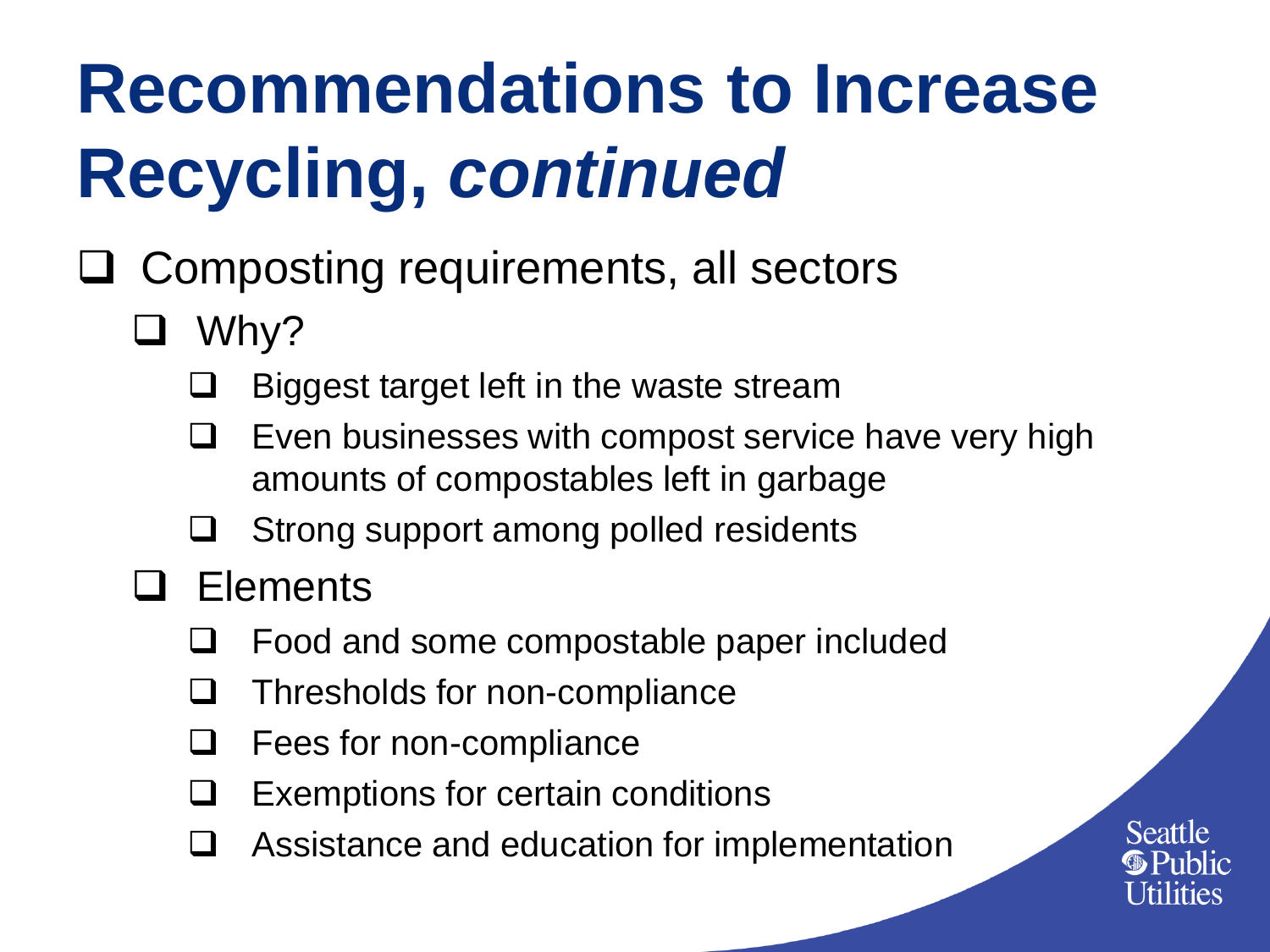## **Recommendations to Increase Recycling,** *continued*

- □ Composting requirements, all sectors, con't
	- □ Schedule
		- □ Adopt ordinance 3Q 2014
		- □ Start education October 2014
		- Separation requirement effective 1/1/15
		- □ Start enforcement July 2015